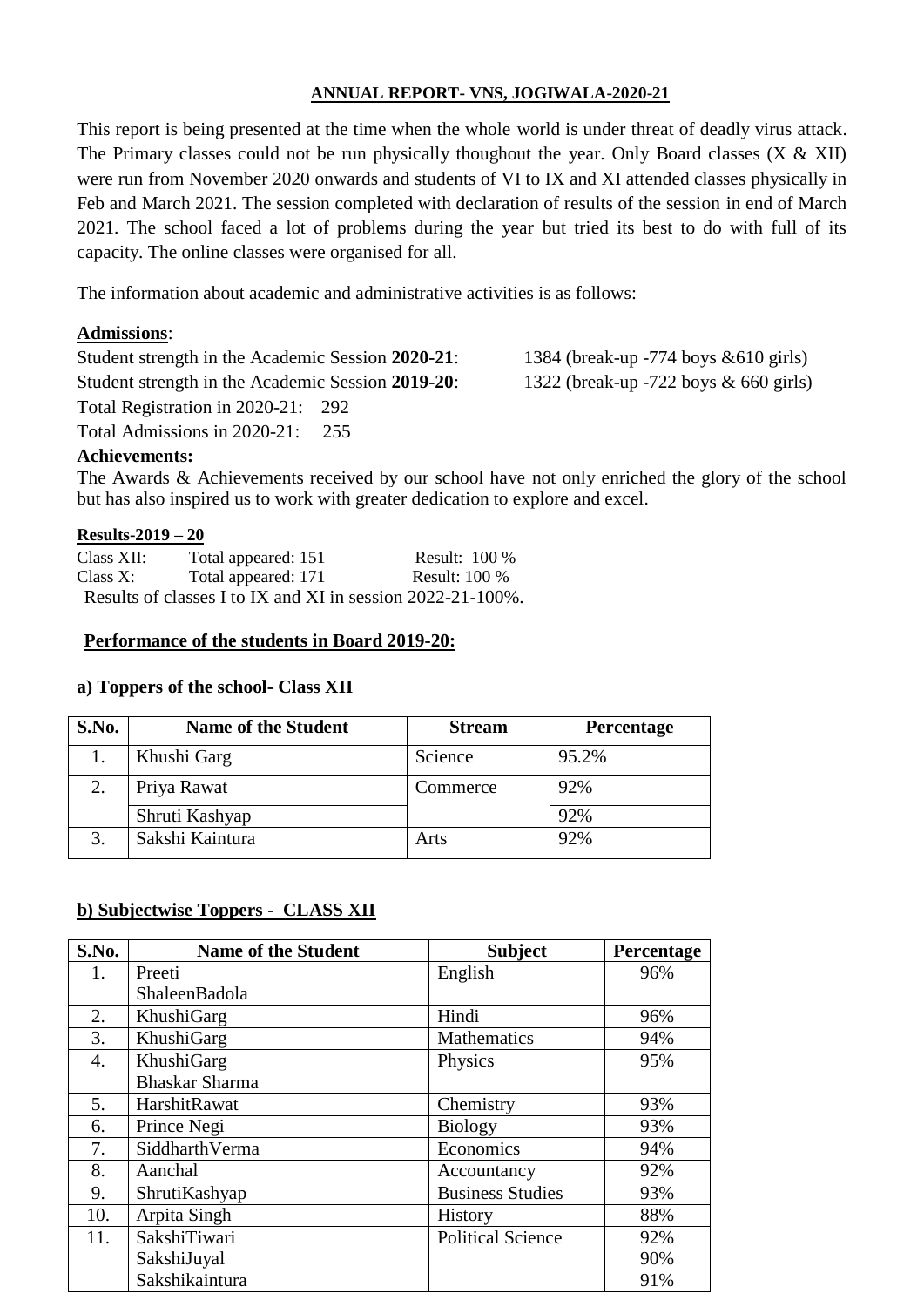|     | Arpita         |                              | 91%  |
|-----|----------------|------------------------------|------|
| 12. | ShrutiKashyap  | Painting                     | 99%  |
| 13. | PreetiKandwal  | Music                        | 100% |
|     | AnjuYadav      |                              |      |
|     | NehaPandey     |                              |      |
|     | ShikshaVerma   |                              |      |
| 14. | SiddharthVerma | <b>Physical Education</b>    | 97%  |
| 15. | AyushNegi      | Tabla                        | 100% |
|     | AnirudhAswal   |                              |      |
|     | Aryan          |                              |      |
| 16. | Abhinav Gupta  | <b>Informatics Practices</b> | 91%  |
| 17. | ShaleenBadola  | <b>Computer Science</b>      | 92%  |

**c) Class-X- 2019-20**

| S.No. | <b>Name of the Student</b> | Rank | Percentage |
|-------|----------------------------|------|------------|
|       | AditiKumari                |      | 96%        |
| 2     | PriyanshSemwal             | П    | 94%        |
| 3     | SimranaRana                | Ш    | 92%        |
| 4     | Nikhil Kathait             | IV   | 91%        |
| 5     | <b>RiteshRawat</b>         |      |            |
| 6     | AyushiJuyal                | V    | 90.4%      |

# **d) Subject wise toppers - Class- X**

| S.No. | <b>Name of the Student</b> | <b>Subject</b>        | Percentage |
|-------|----------------------------|-----------------------|------------|
|       | AditiKumari                | English               | 97%        |
| 2     | AditiKumari                | Hindi                 | 99%        |
|       | SimranRana                 |                       |            |
| 3     | PriyanshSemwal             | Mathematics           | 94%        |
| 4     | AditiKumari                | Science               | 98%        |
| 5     | AditiKumari                | <b>Social Science</b> | 98%        |
|       | SimranRana                 |                       |            |

**Meritorious Scholarships 2020-21:** Merit scholarships reward meritorious students with financial assistance, which helps them realize their educational dreams of achieving a fulfilling career. The merit-based scholarships evaluate a student's merit on the basis of their academic records.

|        | Name of the Students of class XII and title of scholarships 2020-21: |                                             |                |
|--------|----------------------------------------------------------------------|---------------------------------------------|----------------|
| S. No. | <b>Name of the Student</b>                                           | <b>Name of Scholarship</b>                  | <b>Subject</b> |
|        | Vineet Rana                                                          | Sir D Brandis Memorial Scholarship          |                |
|        | Anisha Kukshal                                                       | Prof. H. Brandis Memorial Scholarship       |                |
|        | Gaurav Joshi                                                         | ShriPuran Chand Gupta Memorial Scholarship  | Science        |
|        | Prachi Rawat                                                         | Shri Puran Chand Gupta Memorial Scholarship |                |
|        | Shreya Nautiyal                                                      | Shri K. N. Bahuguna Memorial Scholarship    | Hindi          |
| 6      | Sopnil Prakash                                                       | Dr. P. N. Mukharji Memorial Scholarship     | History        |
|        | Anil Paswan                                                          | Prof. Tapas Majumdar memorial Scholarship   | Economics      |
| 8      | Janhvi Rawat                                                         | Lady Kathrina Brandis Memorial Scholarship  | Painting       |
| 9      | Aryan Sharma                                                         | Shri K. N. Chakravarty Memorial Scholarship | Commerce       |
| 10     | Damini                                                               | Dr. S. K. Sharma Memorial Scholarship       | English        |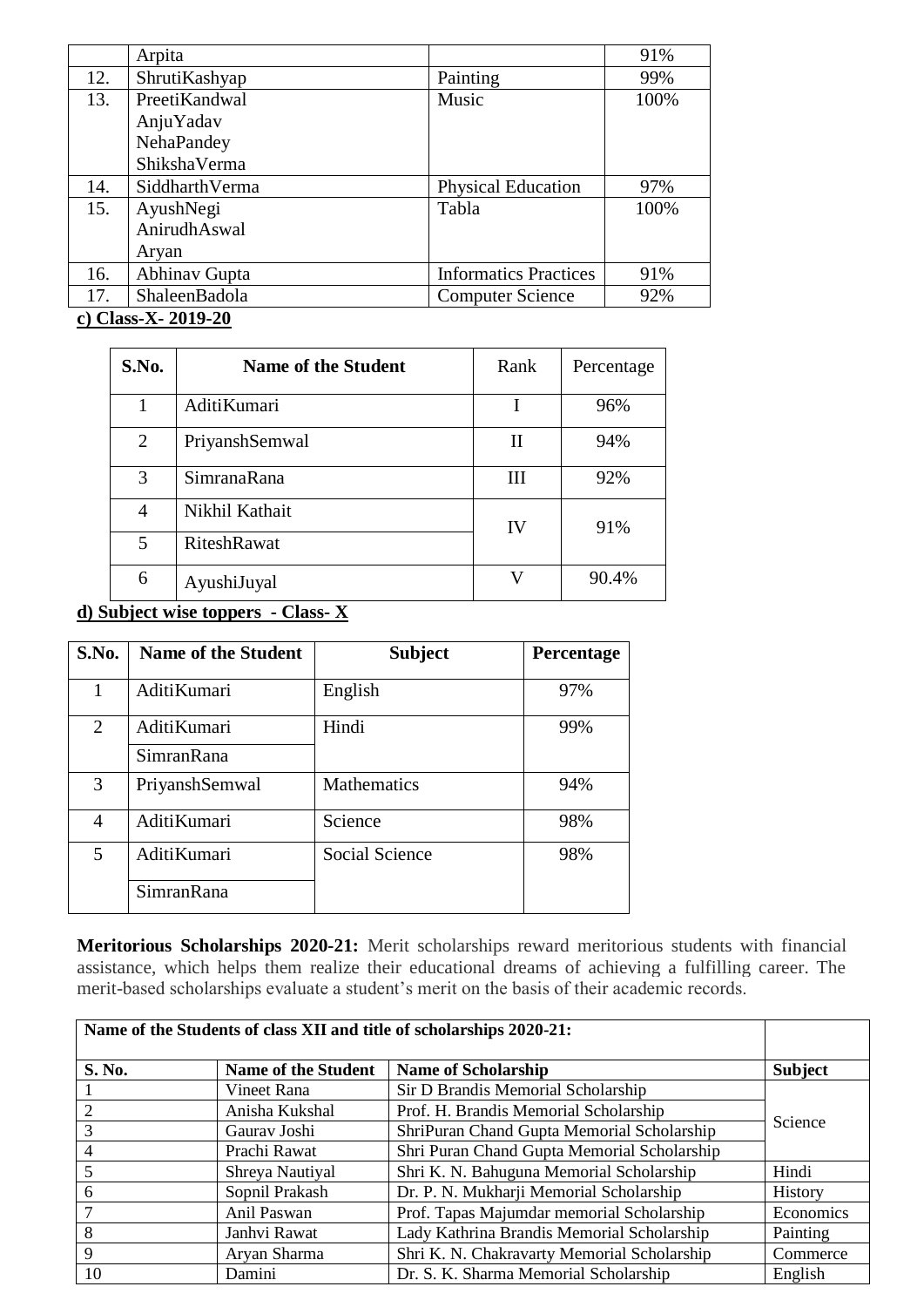### **Name of the Students of class XI and title of scholarships 2020-21:** (Toppers Class X of 2019-20)

| S. No. | Name of the Student   | Name of Scholarship                         | Subject   |
|--------|-----------------------|---------------------------------------------|-----------|
|        | Aditi Kumari          | Sir D Brandis Memorial Scholarship          |           |
|        | Priyansh Semwal       | Prof. H. Brandis Memorial Scholarship       |           |
|        | <b>Ritesh Rawat</b>   | Shri Puran Chand Gupta Memorial Scholarship | Science   |
|        | Ashutosh Shukla       | Shri Puran Chand Gupta Memorial Scholarship |           |
|        | Simran Rana           | Shri K. N. Bahuguna Memorial Scholarship    | Hindi     |
|        | Ayushi Juyal          | Dr. S. K. Sharma Memorial Scholarship       | English   |
|        | Simran Mengwal        | Dr. P. N. Mukharji Memorial Scholarship     | History   |
|        | Neha Bartwal          | Prof. Tapas Majumdar Memorial Scholarship   | Economics |
|        | Vivek Koirala         | Shri K. N. Chakravarty Memorial Scholarship | Commerce  |
| 10     | <b>Abhishek Rawat</b> | Lady Kathrina Brandis Memorial Scholarship  | Painting  |

### **Kabeer Banerjee Memorial Scholarship:**

| 1) Aman Dabral  | Class XI |
|-----------------|----------|
| 2) Aryan Sharma | Class XI |

**Fee Concession**: The School is committed for the "Education for All" and especially for the weaker section of the society. The school never works with a commercial intention and fee concession is premier project of the school for those who are financially weak. During the year 97 students of the weaker section of the society including 40 girl child under "Beti Bachao, Beti Padhao" scheme are getting fee concession.

#### **Details of expenses on Fee concessions-** (Year 2020-21)

During the current Academic year 2020-21, details of fee concession students are as under:

| No. of student beneficiaries | <b>Financial repercussion (Rs.)</b> |
|------------------------------|-------------------------------------|
| 01                           | 33500.00                            |
| 50                           | 1104000.00                          |
| 40                           | 921000.00                           |
|                              |                                     |
| 06                           | 70800.00                            |
| 97                           | 2129300.00                          |
|                              |                                     |

#### **Assistance from Brandis Foundation for fee concession and others in current year:**

**i) Fee Concession- Euro 25000**

# **ii) Other Projects (Inter school Comp, Lib Books, Scholarship etc.)- Euro 5000**

#### **Total: 2498625 INR**

The aid / fee concessions under the Beti Bachao Beti Padhao programme are sponsored by Brandis Foundation, Germany. Total aid received by the school during the year from the Brandis Foundation through ISS on the head of fee concession and other running projects were Rs. 2498625.00. This year Inter School Competitions were not organised due to pandemic. The Brandis Foundation is so kind to allow us to utilize the balanced amount on construction work.

Mrs Nancy Hines mother of Mr Samuel Hines, Ex ETA from USA, paid full aid to two students namely GauravLohiya and Saurav Lohiya of class III and class VIII respectively i.e. Rs 35037.

The school also received an amount of Rs 63000 on the head of scholarships which was paid by Mrs. Gauri Majumdar (Rs 43000) and Prof Surendra Gupta (Rs. 20000).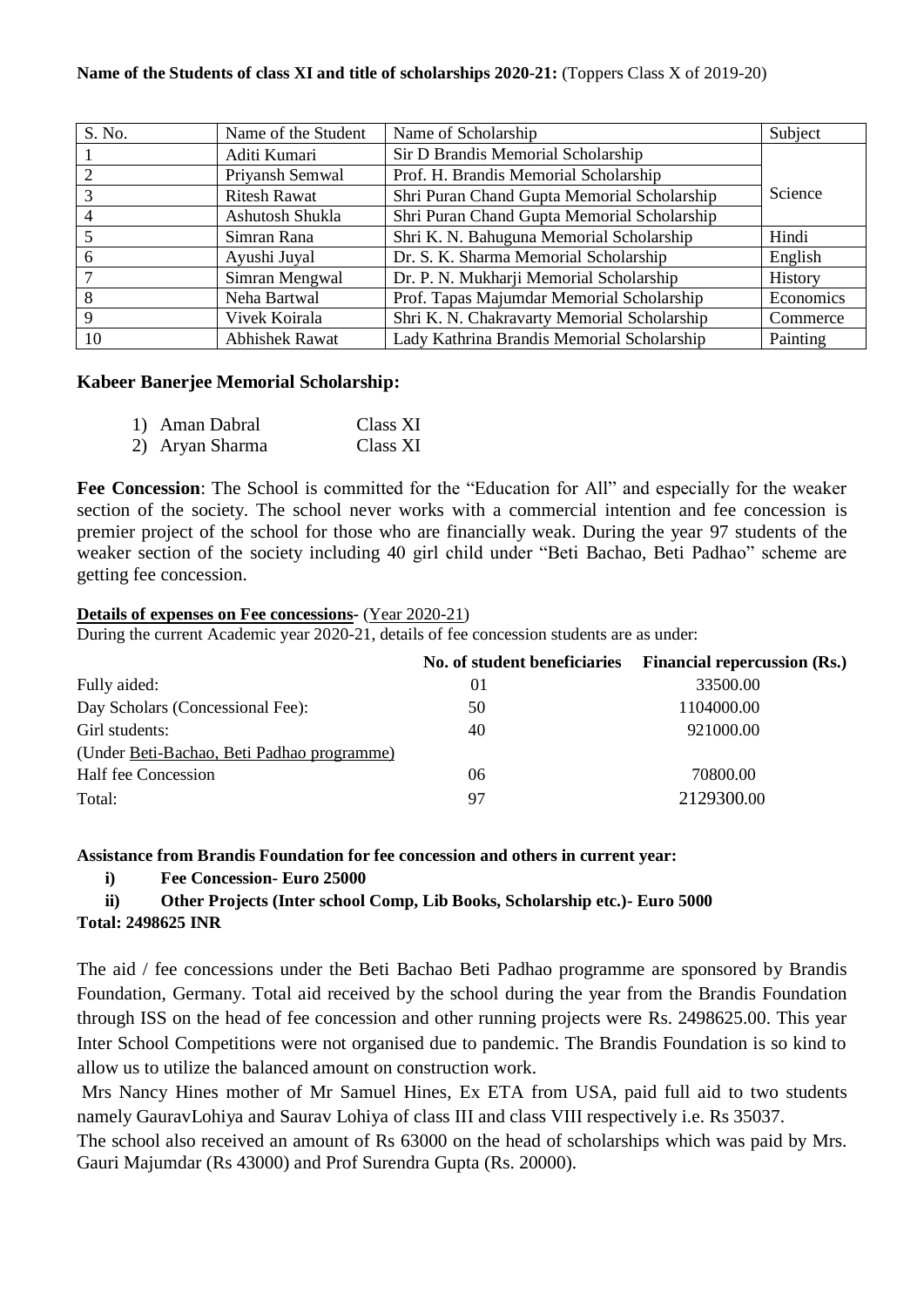### **Details of Staff:**

The staff strength of the school as on  $31<sup>st</sup>$  March 2021 is as under:

| Total staff strength:                                         | 75 |
|---------------------------------------------------------------|----|
| Teaching staff (including Head/Principal and Vice Principal): | 51 |
| Office / Administrative staff:                                | 09 |
| Support / other staff:                                        | 15 |

The total staff strength last year (as on 31.03.2020) was 75 (Teaching -51, Office -09, Support -15). **(April 2020- March 2021)**

| <b>Expenses on Salaries:</b>                                  |            | Rs. 28009575.00 |
|---------------------------------------------------------------|------------|-----------------|
| Honorarium:                                                   | Rs.        | 729000.00       |
| Employees' Provident Fund<br>٠                                |            | Rs. 2647606.00  |
| Employees' State Insurance Scheme for multi tasking staff: Rs |            | 210223.00       |
| Security service charges:                                     | <b>R</b> s | 782190.00       |
| <b>Total Expenditure on man power:</b>                        |            | Rs. 32378594.00 |
|                                                               |            |                 |

In terms of Government guidelines the eligible staffs (salaries less than Rs. 21000) is covered under Employees' State Insurance Scheme.

**Construction as well as other infrastructure facilities for the School:** School buildings, classrooms,

playgrounds and libraries are the most important aspect of school infrastructure. Spacious and refurbished buildings and well- ventilated classrooms are a must in schools. The following works have been completed by the school during the year:

- i) Construction of toilets for boys and girls.
- ii) Repair and maintenance of school premises.
- iii) Furniture and fixtures of the new increased no of students and repair and maintenance works.
- iv) Racks for books in Sir Dietirch Brandis Libray.
- v) Rennovation of old girls toilets.

The construction of toilets was the big project of this year which becomes possible due to help and support of the Brandis Foundation and Indian School Society. The timely help made possible for extention of affiliation of the school till March 2024. The total expenditure incurred on the the said work was Rs.5694444.00.

The school also made expenditure of Rs 795673.00 during the year on repair and maitenace of the building/construction works in school premises as per requirements.

# **INCOME & EXPENDITURE OF THE SCHOOL DURING THE YEAR**

During the year 2020-2021 (Period from 01.04.2020 to 31.03.2021),

# **Total Receipts**- Rs. 39961742.00

It includes School tuition fees and financial aids from the Indian School Society on the heads of running projects of the Brandis Foundation (fee concessions, scholarships, books for library and Inter school competitions), for the purpose of construction of toilets (Boys and girls) and some amount for the salaries of the staff etc.

# **Total Payments** - Rs. 42147860.00

It includes expenses on account of Salaries, honourarium, EPF and ESIC, Construction works, repair and maintenance, purchase of additional furniture and fixtures for classes due to increase in number of admissions, electricity bills, stationaries, water charges, housekeeping expenses, vehicles insurance etc.

Note: The deficits were covered by the past savings of the school.

# **FUNCTIONS &EVENTS** (IN CHRONOLOGICAL ORDER)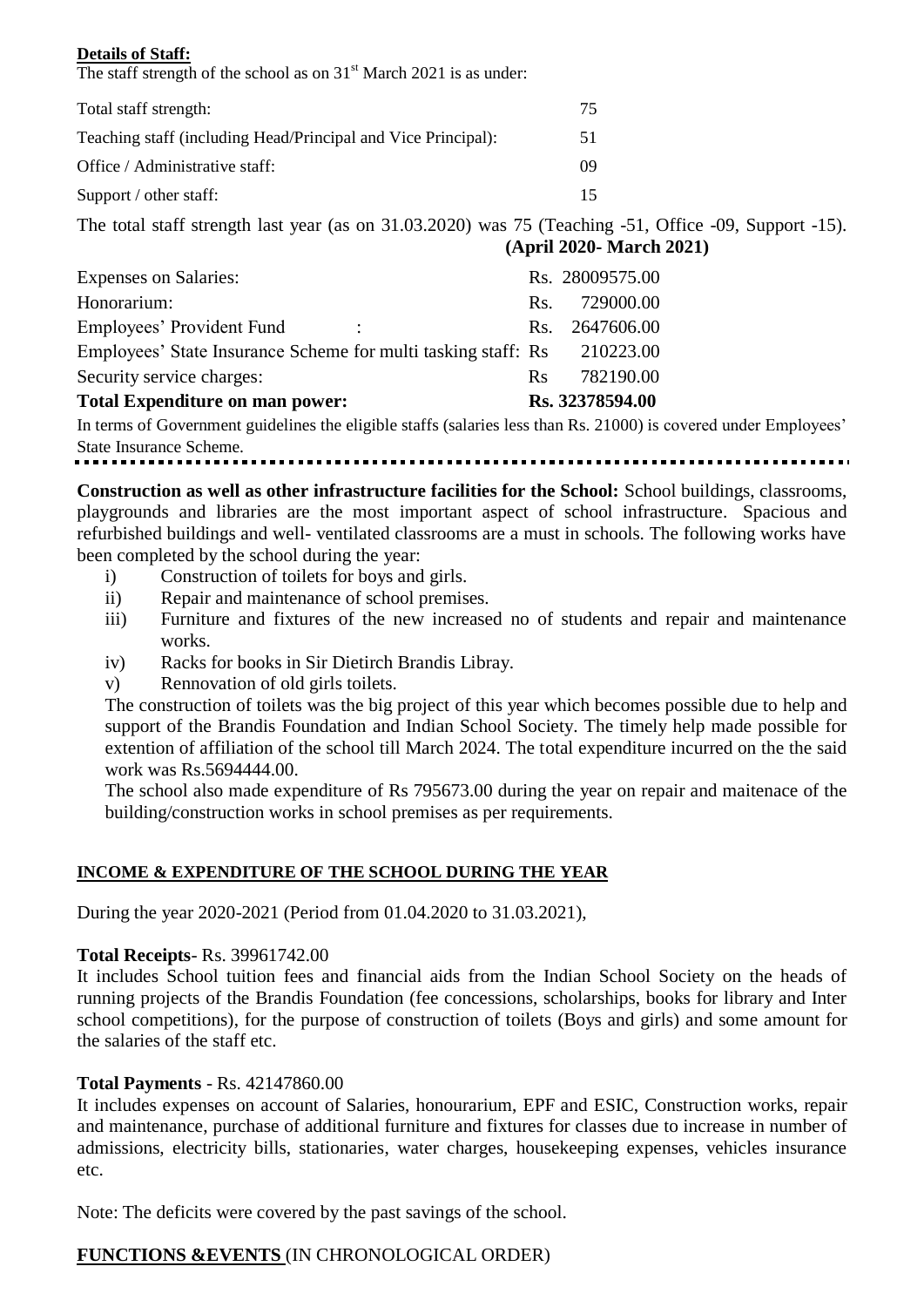This year due to pandemic it was difficult to organize any physical activities. But whenever students got a chance for online participation, they were encouraged to participate. The details of the activites during the year are as under:

| <b>AUGUST 2020</b>            |                                                                                                                                                                                                                                                                                                                                                                                                                                                                                                                                                                                                                                                                                                    |  |
|-------------------------------|----------------------------------------------------------------------------------------------------------------------------------------------------------------------------------------------------------------------------------------------------------------------------------------------------------------------------------------------------------------------------------------------------------------------------------------------------------------------------------------------------------------------------------------------------------------------------------------------------------------------------------------------------------------------------------------------------|--|
| 05.08.2020<br>&<br>06.08.2020 | <b>Online Extempore Competition:</b> The School participated in Pt. Bhanupratap<br>Shukla Inter-School Extempore (online) Competition held at the Indian Public<br>School, Rajawala, Selaqui. 72 students from 36 schools from different parts of<br>the country participated. It was an enthralling experience for all the students as<br>they beautifully expressed their great powers of imagery in the competition. Aditi<br>Kumari of class XI D of Vivekananda School, one of the participants, spoke out<br>her views on the topic 'ग्लोबल वार्मिंग एक विकट समस्या' (Global Warming a<br>critical problem) and secured third position in the competition with the cash<br>prize of Rs 2500. |  |
| <b>NOVEMBER 2020</b>          |                                                                                                                                                                                                                                                                                                                                                                                                                                                                                                                                                                                                                                                                                                    |  |
| 17.11.2020                    | Online Painting Competition: The Students School participated in an online<br>painting competition organised by the Nirmal Ashram Gyan Daan Academy,<br>Rishikesh. The hidden talents of the students were reflected in their drawing<br>when they exhibited their skills by creative presentation and made beautiful<br>paintings on the topic "Life after covid Lockdown".<br>In the Competiotion Shrishti Singh of class 11 secured Third Position and Priya<br>Sajwan of class 10 awarded as consolation prize.                                                                                                                                                                                |  |
|                               | Online Powerpoint Presentation- Students participated in an Online Power                                                                                                                                                                                                                                                                                                                                                                                                                                                                                                                                                                                                                           |  |
| 20.11.2020                    | Point presentation competition (Hubs of Learning) organised by Grace Academy,<br>Dehradun. The students prepared PPT on the topic "Are we becoming an adict"<br>of Internet" and secured second position in the competition. The event was a<br>learning experience for all the participants as it provided an opportunity to shake<br>off their diffidence and to build up their self-confidence.                                                                                                                                                                                                                                                                                                 |  |
| <b>JANUARY 2021</b>           |                                                                                                                                                                                                                                                                                                                                                                                                                                                                                                                                                                                                                                                                                                    |  |
| 12.01.2021                    | Vivekananda Jayanti, Makar Sankranti and Lohri Celebration: A triplet<br>celebration of Vivekananada Jayanti, Lohri and MakarSankranti was held on 12 <sup>th</sup> January<br>2021. A very melodious song put up by the students of class XI glorified the celebration<br>and took it to a divine standard. The students of class 9 and 10 also presented thoughts<br>of Swamiji's life. The programmes concluded with the Principal's address to the<br>students of the School in his short speech motivated the students and emphasized to<br>follow Vivekananda's guidelines.                                                                                                                  |  |
| 19.01.2021                    | <b>Webinar Series on NEP:</b> New Educational Policy, launched in 2020, is a<br>landmark document for the educational community to understand, absorb and<br>implement it in principle and practice. To facilitate this, CBSE conducted a<br>series of webinars for its Principals, Teachers and Parents. The Principal of the<br>School participated in the First Phase of the series organised on 19.01.2021 for<br>the Principal's of the CBSE affiliated school.                                                                                                                                                                                                                               |  |
| 26.01.2021                    | <b>Republic Day:</b> The Republic Day was celebrated on $26th$ January 2021. The event began<br>with the hoisting of the Indian National Flag by the Principal followed by National<br>Anthem, Group Songs and slogans. A student of class IX also delivers a patriotic<br>Sanskrit Speech. A cultural programme was arranged by the students and they<br>performed well. At the end students gave slogans and concluded the programme. The<br>Principal in his address highlighted the significance of the day and enthralled the<br>audience with inspirational stories.                                                                                                                         |  |
| 30.01.2021                    | Guidance and Counseling Session: On 30.01.2021, Swami Rama Himalyan<br>University, Jollygrant, Dehradun conducted a Guidance and Counseling Session<br>for classes XII students. It was addressed by Ms. Akansha Sjwan. The students<br>were informed about the various courses available in the institute like B.Com,<br>B.B.A., M.B.A., H.M., Engineering, Medical Sciences, Nursing etc. The resource<br>person in their speech also laid emphasis on the importance of effective planning<br>to achieve the goals of life. The students actively participated in the session and<br>some of the students were awarded by the T-shirt who answered the questions<br>asked by the faculty.       |  |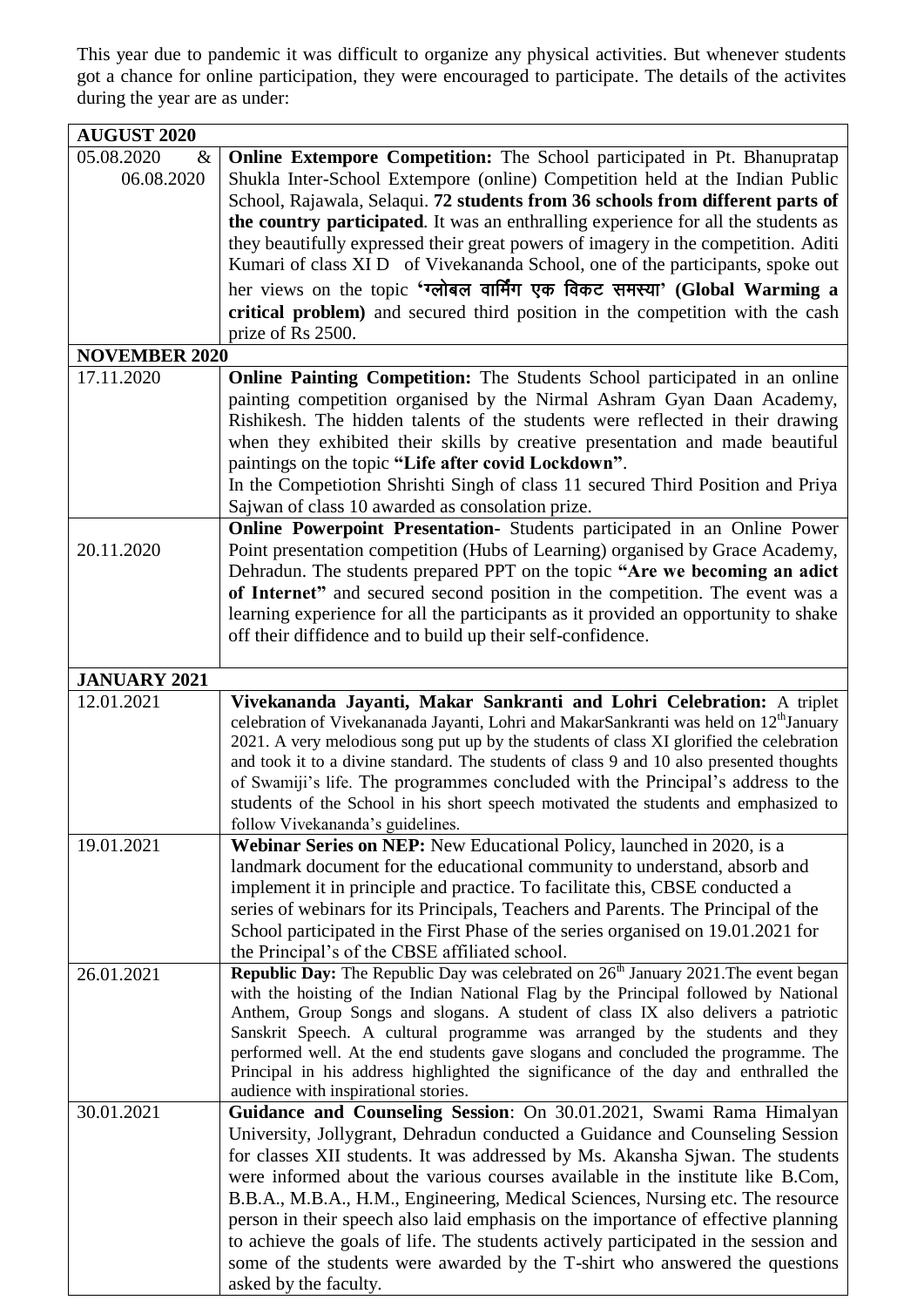| <b>FEBRUARY 2021</b>     |                                                                                                                                                                                                                                                                                                                                                                                                                                                                                                                                                                                                                          |  |
|--------------------------|--------------------------------------------------------------------------------------------------------------------------------------------------------------------------------------------------------------------------------------------------------------------------------------------------------------------------------------------------------------------------------------------------------------------------------------------------------------------------------------------------------------------------------------------------------------------------------------------------------------------------|--|
| 11.02.2021               | Webinar Series on NEP Second Phase (For Teachers): On 11.02.2021 the<br>Second Phase of the Webinar Series on NEP organized by CBSE for the<br>teachers's of the CBSE affiliated Schools. All the teaching staff of the<br>Vivekanand school participated in the same.                                                                                                                                                                                                                                                                                                                                                   |  |
| 18.02.2021<br>22.02.2021 | Painting Competition: A painting competition (Under National Road Safety<br>Month - 2021) organized by Ministry of Road Transport and Highways, New<br>Delhi, Govt. of India.<br>The Competition was organised in two groups:<br>Class 6 to 8: Painting Competiton on Road Safety.<br>Class 9 to 12: Slogan Competion on Road Safety.<br>The competition aimed to aware the students about the Road Safety and Traffic<br>Rules.<br>A Seminar was organized by an associate Mr. Arvind Bisht from Himalyan                                                                                                               |  |
|                          | Institute of Technology. The main aim for conducting the seminar was to Dealing<br>with stress brfore Exams. Mr. Bisht distributed the forms to the students<br>regarding mental health issues. He also informed the students about the courses<br>offered by their institute such as, HM, B, Sc., B.Com, Bio.Tech., BCA etc. At the<br>end of the session he distributed the pen among the students and greet everyone<br>good luck for their future.                                                                                                                                                                   |  |
| 23.02.2021               | Career Counseling: On 23.02.2021 students of class XII attended a Seminar for<br>career counselling on Skill Learning and Fundamentals of Computer Science. In<br>this informative and interactive session Mr. Prateek from the ICFAI, University,<br>Dehradun informed the students that anyone can opt this course to learn<br>computer basics, he added that the course in genric in nature. He also informed<br>about the courses available in their university like B.Tech, M.Tech, BBA,<br>B.Com, LLB and B.ed. etc.                                                                                               |  |
| 24.02.2021               | On 24.02.2021 the Students of class IX visited Police Line, Race Course,<br>Dehradun to see the glimpses of training of the upcoming First Women<br>Commando Team. The commando team first conducted physical exercise<br>followed by a march past. They also were practicing how to use weapons and<br>showed the technique to hide themselves from enemies. At last they ended their<br>performance by showing Stunts on Bikes and Gypsies. It was really a great<br>experience for the students as they learned the importance of physical fitness and<br>mental awareness by this event                              |  |
| 24.02.2021               | Counseling Session: On 24th February 2021, Dev Bhoomi Group of Institutions<br>conducted a seminar for class XII, students. It was addressed by Mr Gautam Sah.<br>The students were informed about the various courses available in the institute<br>and its elegibility criteria and admission process and placement. They also gave<br>information about engineering (Robotics). They also showed a model of Robot to<br>the students. The session would be beneficial for students who desire to opt<br><b>B.Tech Courses.</b>                                                                                        |  |
| 26.02.2021               | Career Counselling: On 26.02.2021 a counselling session was organised in the<br>school premises for the students of class XII. The session was addressed by Mr<br>Manoj Garia from ICFAI, University, Dehradun. In his address Mr Garia made<br>the students aware of the courses available by the institute like B.Tech, BCA,<br>HM etc. and the exam pattern. The students were also invited for campus visit<br>and join the career counselling workshop by their experts.                                                                                                                                            |  |
| <b>MARCH 2021</b>        |                                                                                                                                                                                                                                                                                                                                                                                                                                                                                                                                                                                                                          |  |
| 27.03.2021               | Holi Celebration: On 27th March 2021, Holi festival was celebrated in the<br>School with great pomp and fervor. The overabundance of activities were<br>organised by the teachers. The teachers participated in the cultural events. The<br>celebration included Melodious Group songs, Beautiful and Energetic Fusion,<br>Garhwali and Folk Dances by the Male and Female Staff. Teachers exchanged<br>holi greeting during the cultural event. At the end Principal of the School<br>addressed the teachers and praised their efforts in organising the event. The event<br>was filled with togetherness and goodwill. |  |